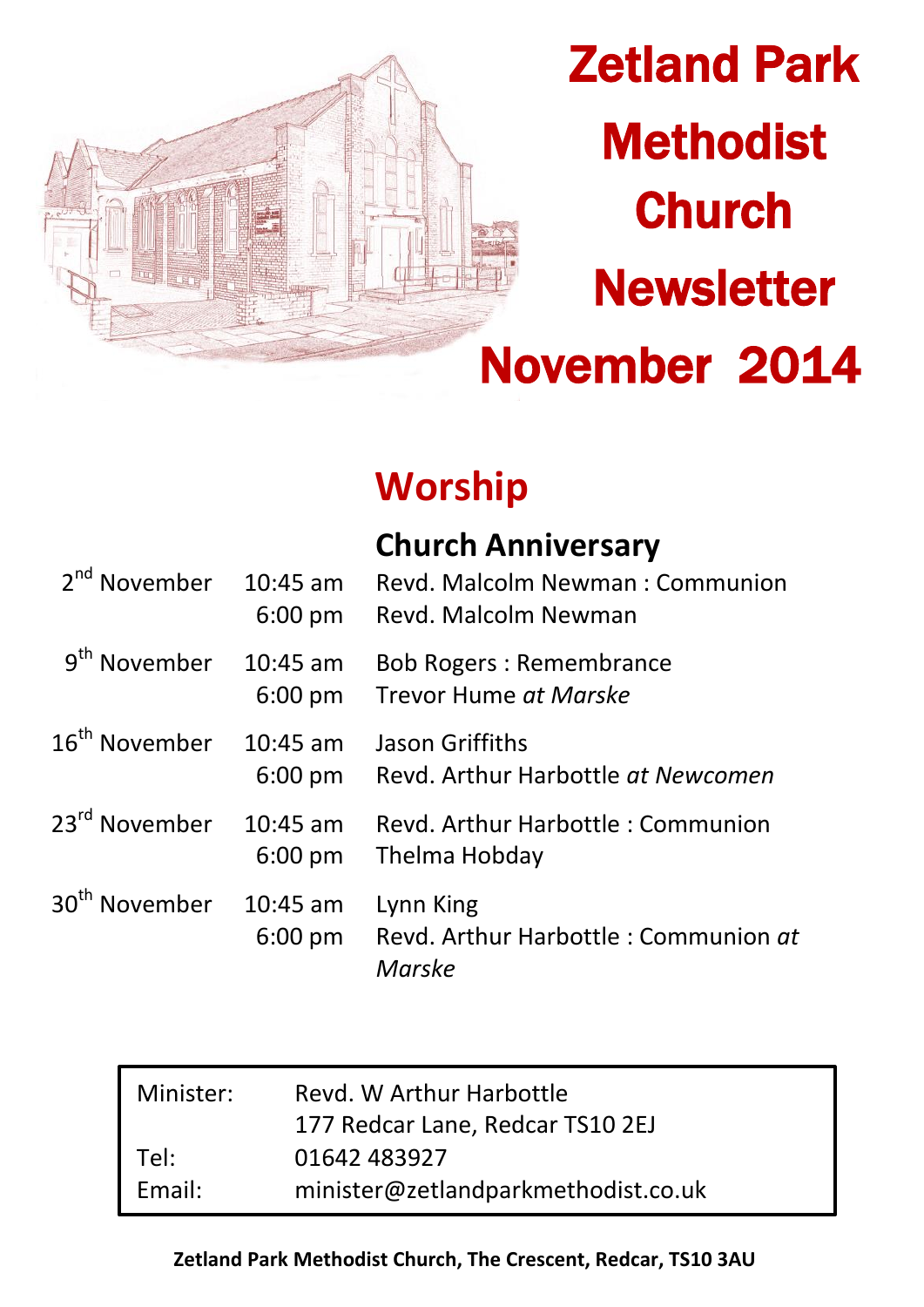A recent Lectionary reading reminded us that despite Moses' faithfulness in leading the people of God out of slavery in Egypt and through the desert, he himself was not to enter the Promised Land but would hand on leadership to others. Though Moses played an important role, others would succeed him to take the People of God to the next stage. I guess it is a reminder that God needs many people to serve him faithfully and all need to play their part, but not take someone else's.

In the early church, Paul planted churches but then left it with others to develop the congregations. This was then passed to others, and in our own time we have those who faithfully serve the many purposes that make the church what it is.

Whenever a church meets to celebrate its Chapel anniversary I am always inspired to think of the hundreds of people who have devoted so much time, effort and resources to get the church to where it is, especially those we no longer remember. And I don't just mean those who built and developed our building but those from years before who kept the 'flame alight' often against very difficult odds and sometimes persecution.

If, in this unbroken line of followers of Christ someone had decided not to fulfil their God-given role, someone had decided they couldn't be bothered, who knows how different history might be. Could we face God if we let down the line of succession of faith?

When out in Haiti I was inspired by the selfless giving of time and energy for the good of others and the work of the church. One teacher travelled ten miles out of Port au Prince each day to run a school in a new township. He had had to save up to build the school, bit by bit, from his own resources and when the children went home at the end of the day he would try to do a bit more work on the building before going home himself (and that could take up to two hours)! Other retired teachers had come back out of retirement to run other schools because so many teachers had been lost in the earthquake.

As we approach Remembrance Sunday let us not forget those in our own part of the world who, many years ago, similarly offered selfless acts of sacrifice for our freedom and peace and for the good of the world.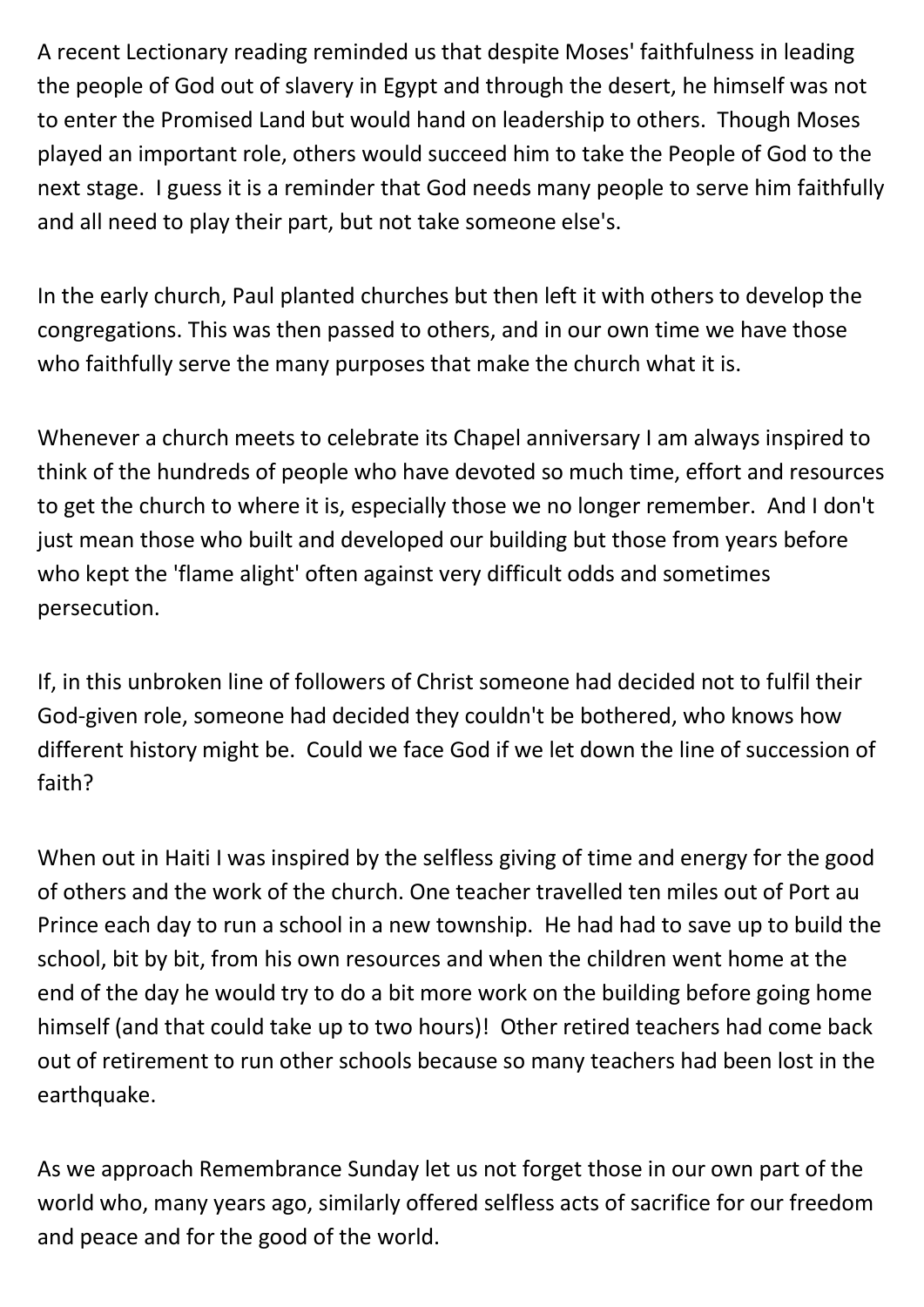Of course, sacrificial service is the calling of Christ to all followers, to take up one's cross and to help build a Kingdom founded on Love and justice - his calling to all of us. As Jesus said, **"**This is my commandment: Love each other in the same way I have loved you. There is no greater love than to lay down one's life for one's friends" (John 15:12-13).

Blessings, Arthur

The next **Church Council** meeting is on Thursday 6 November 2014 @ 7pm.

| <b>Future Events</b> |                         |         |                                                                       |  |  |
|----------------------|-------------------------|---------|-----------------------------------------------------------------------|--|--|
| December             | Friday $12^{\text{th}}$ | 7.30 pm | Harrison Band and Singers<br>with light refreshments<br>Tickets £5.00 |  |  |

## **Church Anniversary Gift Day**

The circuit meeting has approved a small development scheme; mainly concerning the replacement of windows in the large and small halls. The total cost is £13,482 of which we are committed to fund £3,482.

This year's gift day takes place on Sunday 2<sup>nd</sup> November and is vour opportunity to contribute. Please pray and think about this and respond as you feel able.

"Gift Day" envelopes are available in the foyer.

**Christmas Market at New Marske** Methodist Church Saturday November 22<sup>nd</sup> 10 am -- 3:00 pm Assorted stalls tea/coffee and mince pie £1:00 Sandwiches at lunch time

.